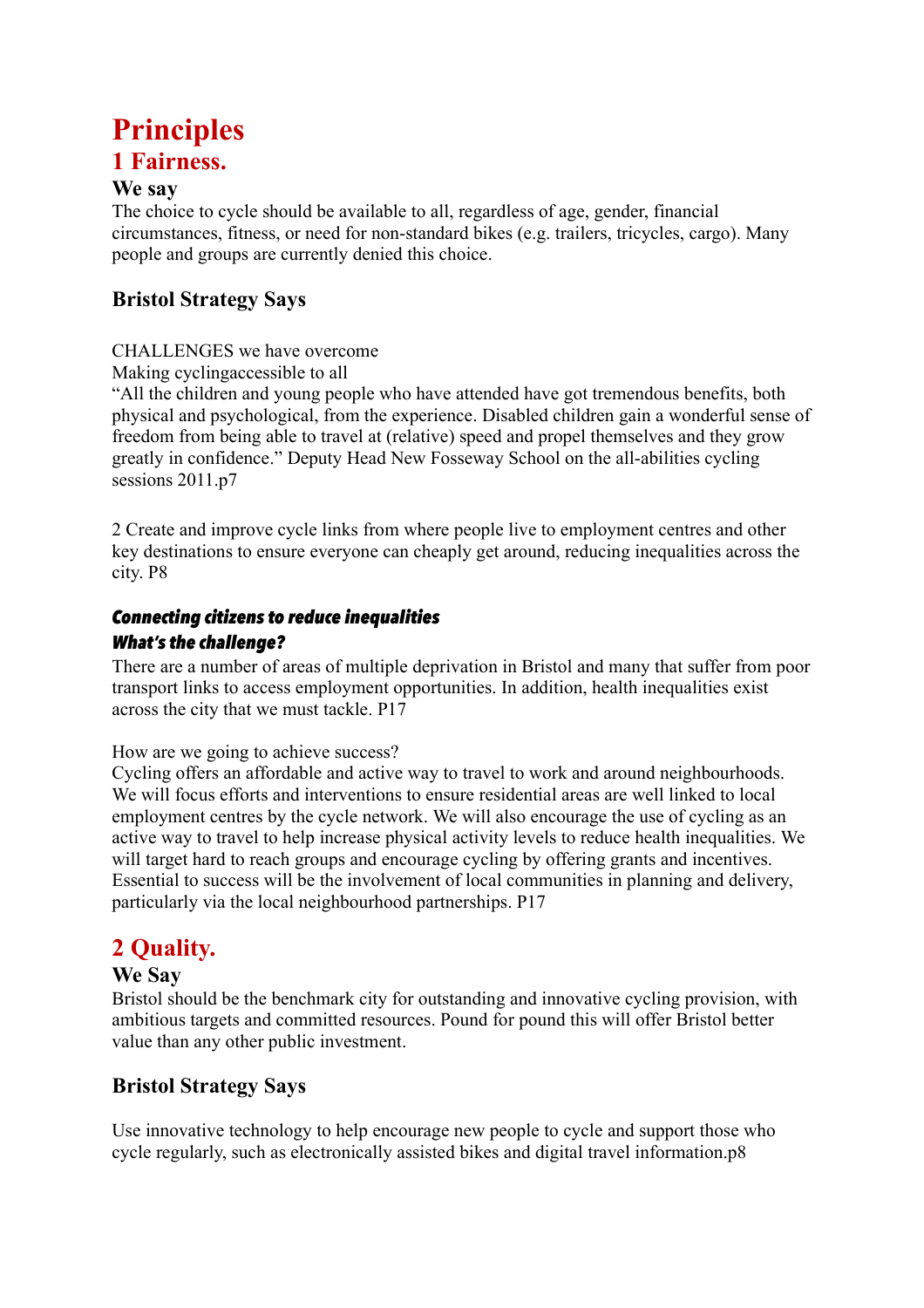3 Ensure quality facilities are in place to support people who cycle, including cycle parking and cycle hire.

4 Cycle trips will be made convenient and direct through well designed, high quality networks. P8

We need quality routes to easily and safely move around by bike  $p9$ 

A comprehensive network of high quality, continuous and direct routes is essential to make cycling for everyone feel easy, safe and convenient. P10

Our plan is to expand our existing network to create a web of quality on-road and offroad links across Bristol. This will include high quality radial routes that provide direct links in and out of the city centre p11

ambitious plans to increase the levels of cycling across the city p19

# **3 Sustainability.**

#### **We Say**

Bristol must become less dependent on imported energy, and is committed to a 40% reduction in carbon emissions by 2020. Achieving the cycling targets could contribute up to 25% of the necessary transport reductions.

## **Bristol Strategy Says**

We visualise cycling as a way to help deliver sustainable growth with clean air as our prosperous city grows. P3

ECONOMY – 20% of commuter trips into the city centre made SUSTAINABLE by bike p3

#### *SUSTAINABLE GROWTH*

National research shows for every £1 invested in cycling over £4 is put back in to the local economy

The Cycling City programme from 2008–2011 showed that dramatic increases could be quickly achieved and that for every £1 spent as much as £20 of benefit came to Bristol. An active city boost tourism and attracts visitors

Cycling benefits employers, since having a healthy workforce reduces sickness leave and increases productivity.

Cycling offers wider access to local shops and services in streets where car access is limited, providing support for local business. P5

Investment in sustainable transport infrastructure is critical

Alongside the investment in infrastructure is the need to communicate the sustainable transport options that are being made available to staff and visitors to the Zone. An Area Travel Plan is therefore being developed that will promote new travel opportunities and disseminate information on the options available. p17

…

# **4 Wellbeing.**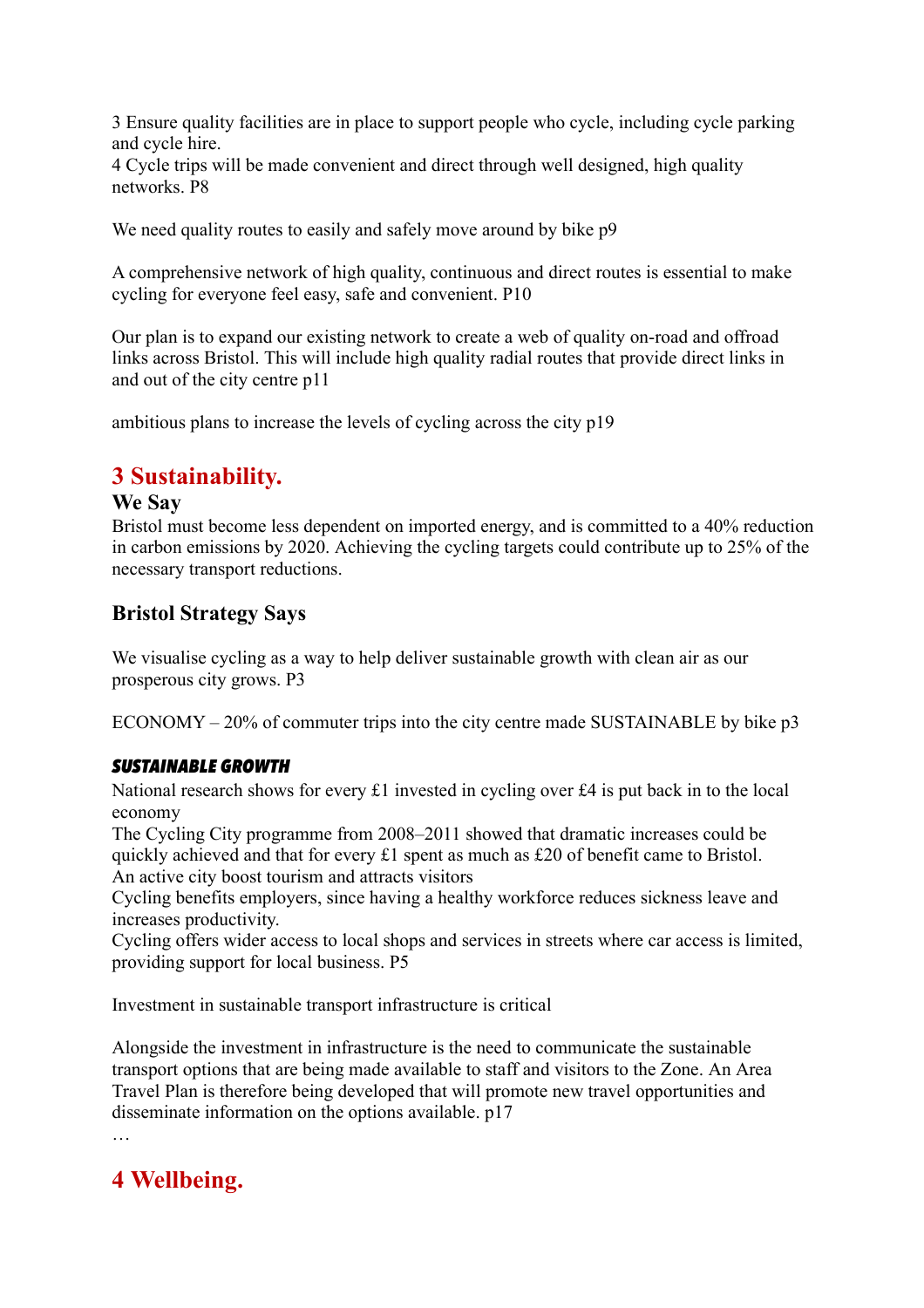#### **We Say**

Cycling and sustainable transport bring prosperity to Bristol. Subsidies for car-use should be reversed so the city benefits from more people cycling. Reductions in congestion will benefit everyone, particularly those who really need to use motor vehicles. Everyone will experience improved health and wellbeing through more active lifestyles and better air quality. Bristol will attract new business as a fine place to live.

## **Bristol Strategy Says**

#### Making cyclingaccessible to all

"All the children and young people who have attended have got tremendous benefits, both physical and psychological, from the experience. P7

#### Our aim MAKING BRISTOL A BETTER PLACE

Our aim is to bring life and vitality into Bristol by creating a street environment people will want to spend time in and help enhance the local economy. We will work with partners to ensure cycling plays a key role in delivering these benefits and ensuring that a sense of place is created and Bristol's rich heritage is maintained. P17

# **5 Safety.**

#### **We Say**

People on bikes should feel able to travel from where they are to where they need to go, comfortably, conveniently, directly, in attractive surroundings and in safety. Good infrastructure will encourage safe and considerate behaviour. Consistent enforcement must protect the vulnerable.

## **Bristol Strategy Says**

we must improve existing routes with high traffic volumes and aim for cycle routes protected from traffic to help change negative safety perceptions of cycling p7

Make cycle safety training available to all citizens. P8

Lots of people in vehicles, on foot and on bikes in narrow city streets particularly at busy times, such as rush hours, can lead to confusion, conflict and safety issues.p11

#### Our aim MAKE CYCLING SAFER

There is no higher priority to us than the safety of our citizens. We are committed to road danger reduction to ensure people that cycle remain safe on our streets and networks. We recognise that more people cycling, the safer it becomes, as cycling creates presence on our streets. We must ensure that the environment is safe to encourage more cycling and reduce the risk and perceptions of risk. P12

# **Elements**

## **1 Encouragement**

#### **We Say**

…a sustained and well branded city-wide programme…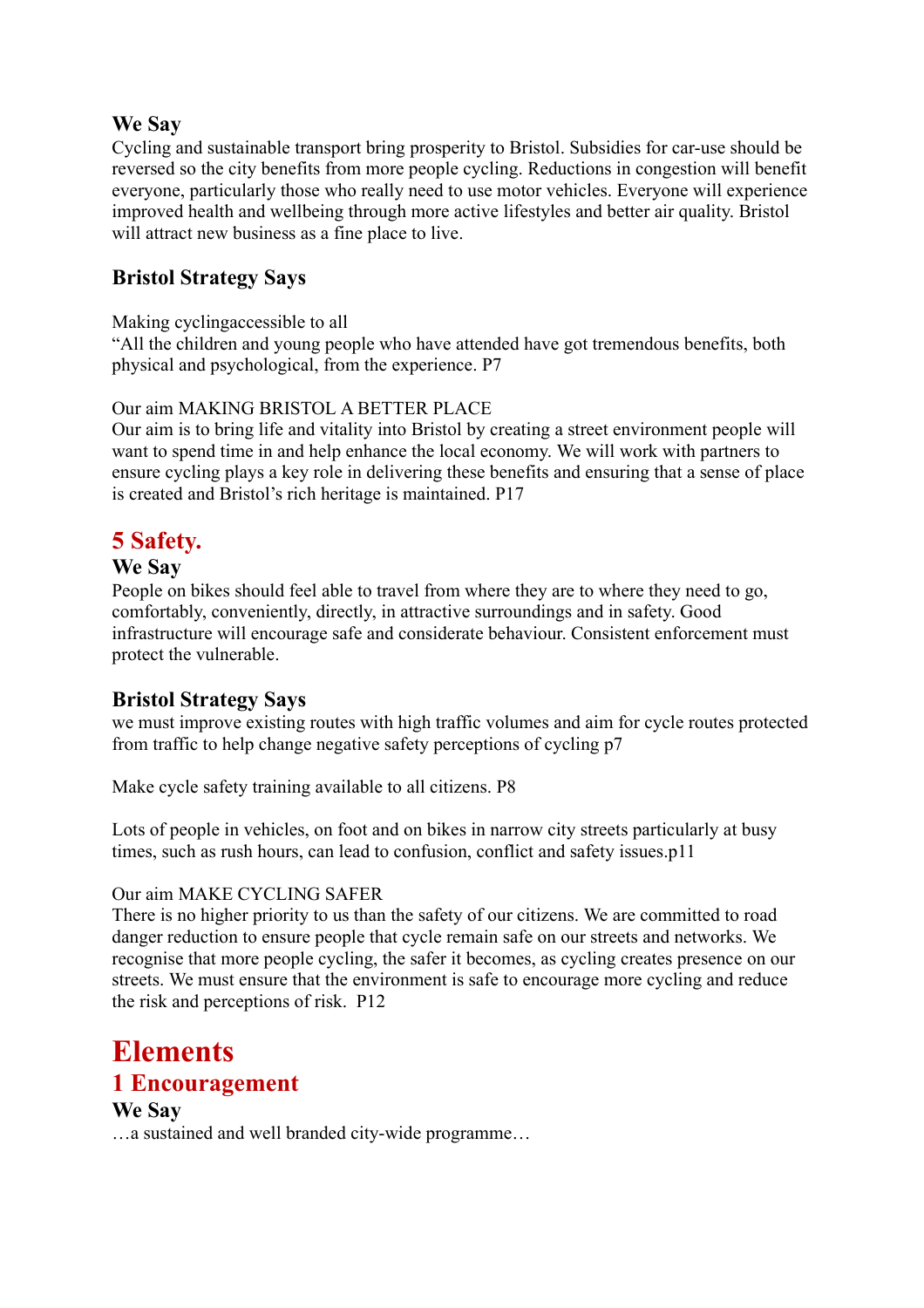Every primary school pupil should receive Bikeability to Level 2, with Level 3 available to every secondary pupil. Adult cycle training should be easily available and affordable. Encouragement programmes of events, marketing and promotion will work in particular with employers, community groups, schools and universities.

## **Bristol Strategy Says**

Target cycle promotion at those at a point of life transition e.g. new job, new school year, new university students. P9

We currently carry out Bikeability cycle training in our schools and we will continue to offer it to all schools in Bristol. We also provide Bikeability training to adults as well as allabilities cycling sessions for children and adults and will continue to do so to ensure cycling is accessible to everyone p14

targeted marketing and promotion to encourage cycling for all ages and abilities p19

# **Integration.**

# **We Say**

Excessive and inappropriate motor vehicle use must be made less convenient, and fairly priced, e.g. through congestion charging and parking management schemes. Integration with public transport must be made as easy as possible. Development control policies must provide for high levels of cycling, and must be rigorously applied. A danger reduction strategy to make our roads free from fear and harm must be followed. Transport planning models must ensure cycling is properly valued. Enforcement measures must protect the vulnerable. Integrated signing, mapping and online tools must make the city easy to navigate by bike. All measures should also support walking.

## **Bristol Strategy Says**

We are committed to road danger reduction to ensure people that cycle remain safe on our streets and networks. p12

and we will work closely with key partners such as the police and community groups to ensure the safety message is spread. p 14

the network must be clear and simple to understand for those getting around by bike, including mapping for journey planning and signing when travelling p9

Ensuring protection and enhancement through the spatial planning process p10

To provide protection for those who cycle from motorised traffic on streets with high volumes, as well as creating a permeable centre allowing access to work, shops and leisure. p 11

Integrating cycling

What's the challenge?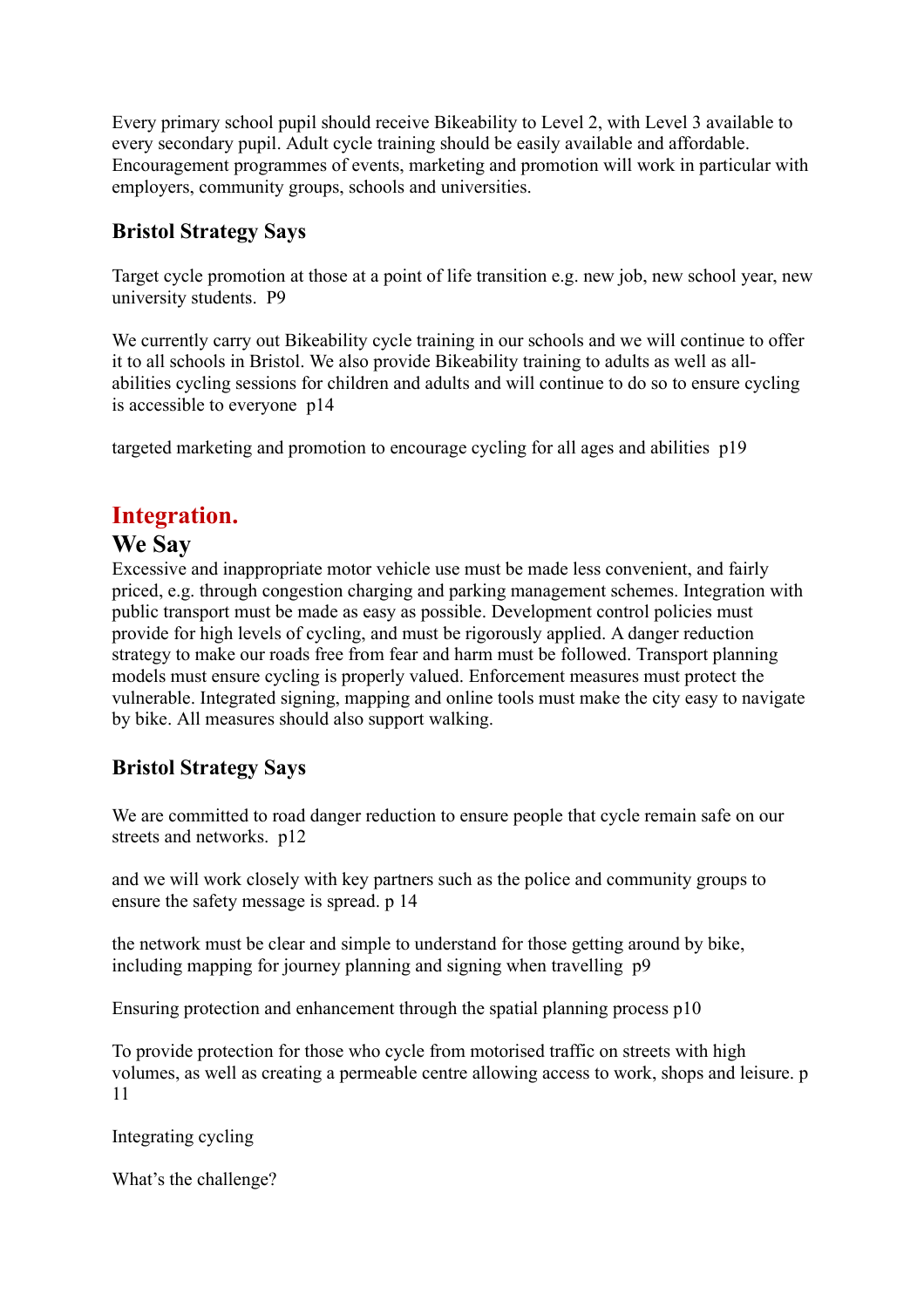Creating a better place will require cycling infrastructure and the needs of those who cycle to be fully integrated within the wider transport network and raising awareness of the value cycling has on the City.

How are we going to achieve success?

This strategy is accompanied by Bristol's cycle design guide, which takes principles from the 'Making Space for Cycling' design guide published by Cyclenation to ensure that space for cycling is applied wherever possible.

We will ensure cycling is integrated at public transport hubs by providing secure cycle storage at train and bus stations and stops, as well as improving the environment at key network junctions.

Cycling will be designed into every development from inception to ensure cycling is integrated into new developments.

Cycling will be integrated into the wider transport network by designing to minimise conflict between road users and encourage mutual respect. Intelligence led marketing will be used to ensure the value of cycling is recognised by all so that it is seen positively as a normal transport option. p 18

# **Cycling Neighbourhoods We Say**

Every neighbourhood should have a walking and cycling plan linking residential areas and local hubs such as schools, parks, retail and leisure centres. The 20mph areas should be made more effective through use of 'traffic cells' to restrict through traffic while improving access for walking and cycling. Plans should set out to make every street a cycling street and must include cycle parking at destinations, workplaces and in residential areas with restricted indoor space.

# **Bristol Strategy Says**

Cycling offers an affordable and active way to travel to work and around neighbourhoods. We will focus efforts and interventions to ensure residential areas are well linked to local employment centres by the cycle network. We will also encourage the use of cycling as an active way to travel to help increase physical activity levels to reduce health inequalities. We will target hard to reach groups and encourage cycling by offering grants and incentives. Essential to success will be the involvement of local communities in planning and delivery, particularly via the local neighbourhood partnerships. P17

# **Cycling Freeways**

#### **We Say**

The most direct route with the best gradient for cycling in Bristol is usually along a main road and they already carry the largest number of cyclists. They must be comprehensively adapted to become high quality, continuous routes for cycling. A Dutch-style matrix of infrastructure responses for each road type and condition should be used to determine suitable provision, with segregation on busy roads and junction treatments that favour cyclists. Priority must be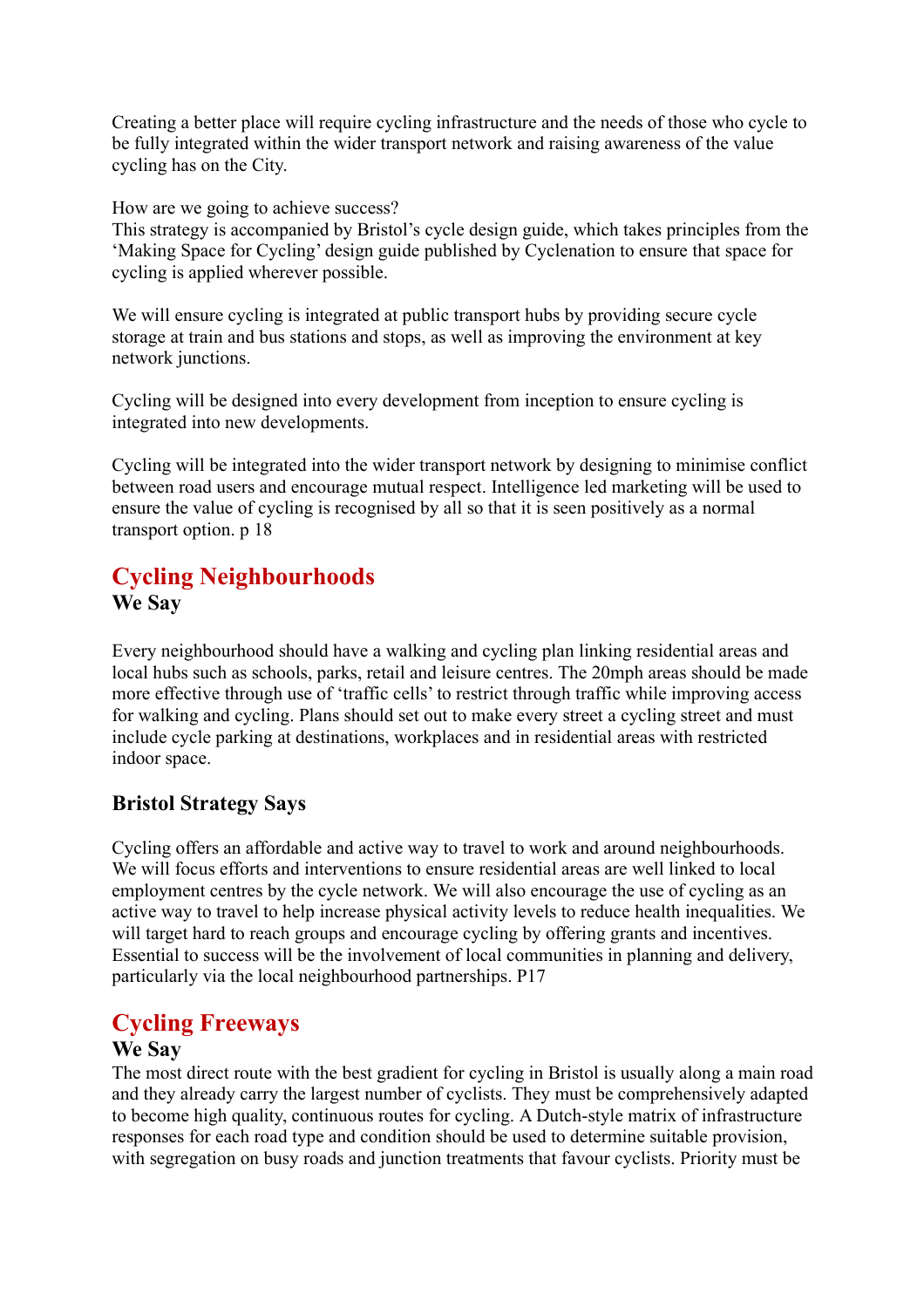given to preventing obstruction of the flow of cyclists. All measures must provide for future high levels of cycling.

## **Bristol Strategy Says**

The Bristol Cycling Manifesto maps out 200 miles of Cycling Freeways and Quietways connecting every area, enhanced by local links. P10

A comprehensive network of high quality, continuous and direct routes is essential to make cycling for everyone feel easy, safe and convenient. P10

Our plan is to expand our existing network to create a web of quality on-road and offroad links across Bristol. This will include high quality radial routes that provide direct links in and out of the city centre to access employment, shopping and leisure and connecting routes that create safe links between the radial routes to connect residents to key destinations in their community. We will ensure that street space is used intelligently and effectively and protection from traffic will be implemented where possible in a way that enhances public space and is sensitive to the needs of pedestrians.

The proposed network is a long term strategy to influence planning and investment decisions and makes best use of resources. The network will allow us to take advantage of opportunities, linking incremental investment into the bigger picture as well as ensuring everyday management and maintenance is implemented. p11

# **Cycling Quietways**

#### **We Say**

Pleasant traffic-free routes that extend through the city and surroundings with clear signing. Significant progress was made in this area during Cycling City with routes such as Concorde Way, Frome Greenway and Festival Way joining the Bristol Bath Railway Path, Malago Greenway and Whitchurch Way. The network must be improved, integrated and extended.

## **Bristol Strategy Says**

See above under "Cycling Freeways"

# **The Bristol Cycling Network**

#### **We Say**

A comprehensive network of high quality, continuous and direct routes is essential to make cycling for everyone feel easy, safe and convenient. The Bristol Cycling Manifesto maps out 200 miles of Cycling Freeways and Quietways connecting every area, enhanced by local links.

Freeways: direct and continuous routes on main roads with extensive segregation Quietways: pleasant and well signed traffic-free or low-traffic routes

## **Bristol Strategy Says**

To match our ambitions, by 2020, we are committed to achieving:

… NORMALISING CYCLING – Progressing delivery of an attractive, safe, 8-80 cycle network p3